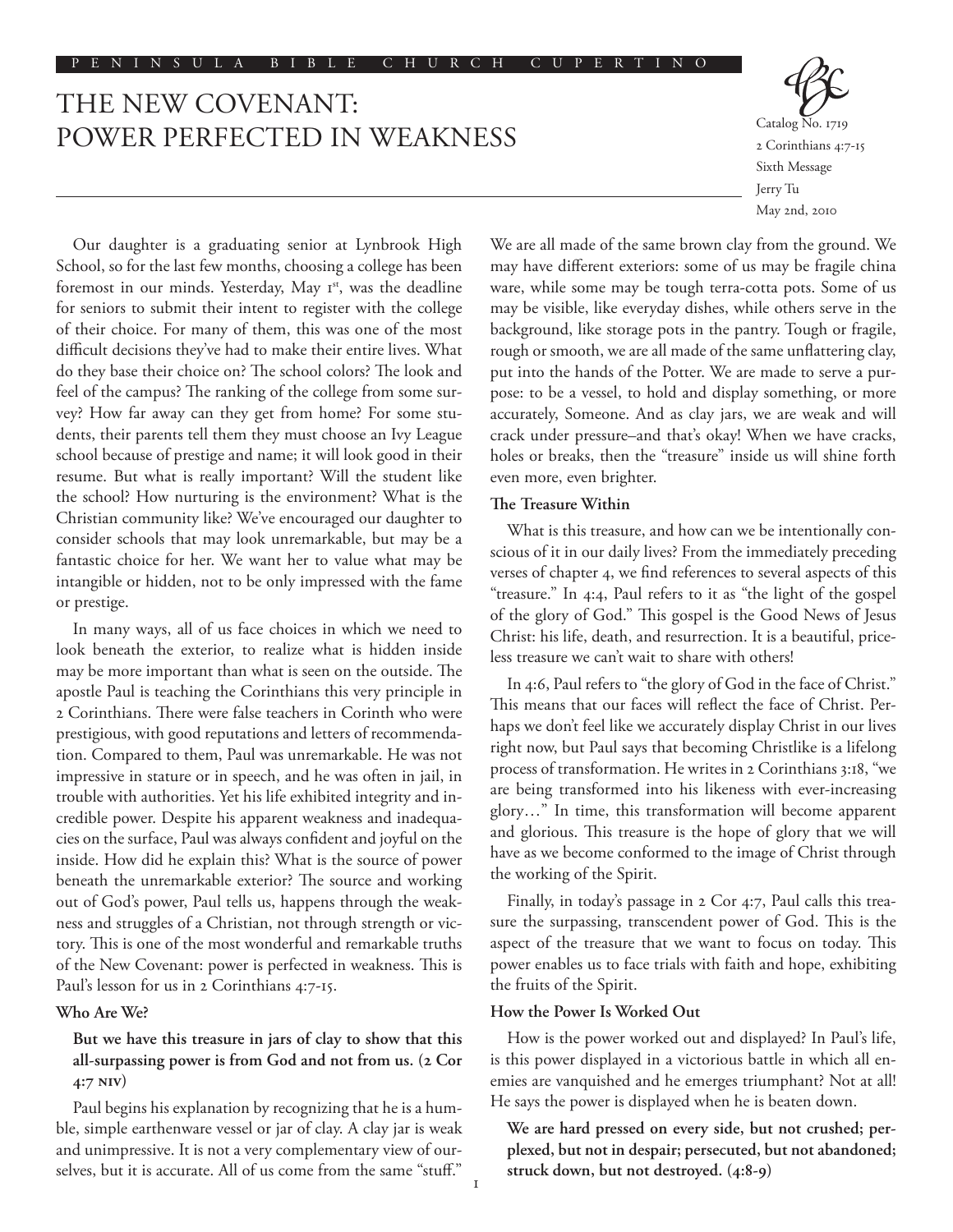Paul faced much suffering and hardship in his journey as a Christian. He had been stoned, lashed, beaten and shipwrecked (2 Cor 11:24-26). He has endured much more than most of us have ever suffered. Yet, how did he view his life? Where was he on the "stress-meter" of life? Was he stressed out "to the max" each time? Paul says that in retrospect, he was never 100% stressed out; he was not at the end of his rope, nor at the point of hopelessness. The four parallel descriptions in verses 8-9 are beautifully balanced to illustrate that the apostle always had hope in every situation. In each case, he compares one suffering with another more intense suffering, contrasted by the phrase "but not." Certainly, some of his trials did drive him to despair, as he says in 2 Cor 1:8-9: "We were under great pressure, far beyond our ability to endure, so that we despaired even of life. Indeed, in our hearts we felt the sentence of death."

Indeed, Paul admits he did despair and felt he was not going to survive. In retrospect, however, he says that the affliction was not extreme. For him, the situation was never hopeless, no matter how bad it felt as he was going through it.

I myself have gone through a deeply humiliating experience in which a co-worker of mine destroyed my reputation and "trashed" me in front of management and team members. I thought my career was over. I had no hope of raising my head in that company ever again. In hindsight, however, I realized that the "career death" I faced was not completely disastrous, not hopeless. In fact, something good did result from this confrontation, and I will relate it to you later.

Where are you today on your "stress meter" of life? Do you feel hopeless or at the end of your rope? Paul says that God's power will not prevent stress, pain, agony or other "cracks" in our life. God's power will help us to resist the pressure, to not crumble completely. Therefore, let me suggest that when we face trials, we pray not that God would deliver us from the pressure. Instead, we pray that we have the strength to bear that pressure without compromise. We have the assurance that enduring the pain will ultimately bring life to us. Moreover, this "momentary affliction" will bring life to those around us as well, as Paul explains in the next section.

#### **Death Unto Life**

**We always carry around in our body the death of Jesus, so that the life of Jesus may also be revealed in our body. For we who are alive are always being given over to death for Jesus' sake, so that his life may be revealed in our mortal body. So then, death is at work in us, but life is at work in you. (4:10-12)**

Three times Paul uses the word "death" in this passage. The "death" of Jesus conjures for me the shocking images of the movie "The Passion of the Christ." We will never experience that kind of torture and beating that Our Lord suffered on our behalf. But we do walk through terribly painful experiences that leave indelible marks on us. Some of us carry in our bodies the physical pain of cancer or other illness. We may experience the emotional pain of the death of a parent, spouse or child. Some of us face broken marriage; our home may be facing foreclosure; our finances have dwindled. In each case, we feel part of us is dying. Are we willing endure these sufferings or "deaths" for the sake of Jesus?

Perhaps you have not experienced these afflictions in your life. Some of you may be asking, Does this apply to me? Do I need to experience the "death" of Jesus in this manner in order to be an authentic follower of Christ? Those are good questions. I have asked them of myself. I believe "dying" can occur more subtly in my own attitude: dying to self. Am I willing to give up what is most important in my life, like my family, satisfaction of a prominent career, or status and accolades of social position? Am I able to renounce the hidden sin or addiction, pride or self-dependence? Am I willing to die to my own worldly desires for Jesus' sake, to carry in my body "the death of Jesus" in this more subtle way?

Being given over to this "death" results in life. Paul uses this word three times in these verses––life of Jesus, his life, life at work. What is the "life of Jesus" to you? How did he live as he faced trials and disappointments? He displayed compassion, character, calmness and trust in God in every confrontation, every angry mob, every impossible situation. We all want to live in that way, don't we? We want that serenity of spirit and that trust in the Father in every circumstance we face. We want the life of Christ to be revealed in our lives, but we want that life without having to suffer through death.

Paul is saying that the life of Christ must flow from the dying of Christ. Jesus had to go to his death, willingly giving up everything. He gave up his deity, his humanity, and most excruciatingly, the intimacy with his Father as all the sins of the world were laid upon him. He gave up everything while trusting God would bring it all back in a way that is redemptive and beyond anyone's expectation.

That is exactly the model for us as well. We must be willing to give up fame and fortune, comfort and security. We must be willing to let go of everything to trust God that in his timing and in his way, he will bring it back to us. He will make our life significant for his kingdom in a way that we may not understand right now, living this side of heaven. Suffering produces life, and this life will make a difference for God's kingdom.

Furthermore, not only will you receive life for yourself, you will see life energized in others as well. As we endure our afflictions and suffering confidently and blamelessly, others will see the life of Christ revealed, and life will be spread to them. My example at work illustrates this point. I received the abuse and humiliation from my co-worker yet did not strike back at him. A colleague approached me afterward and asked me how I was able to control myself, and what was in me that enabled me to behave with integrity and serenity. I gladly told him what was in me—more accurately WHO was in me— that gave me this power. The power inside was not from me, but from God!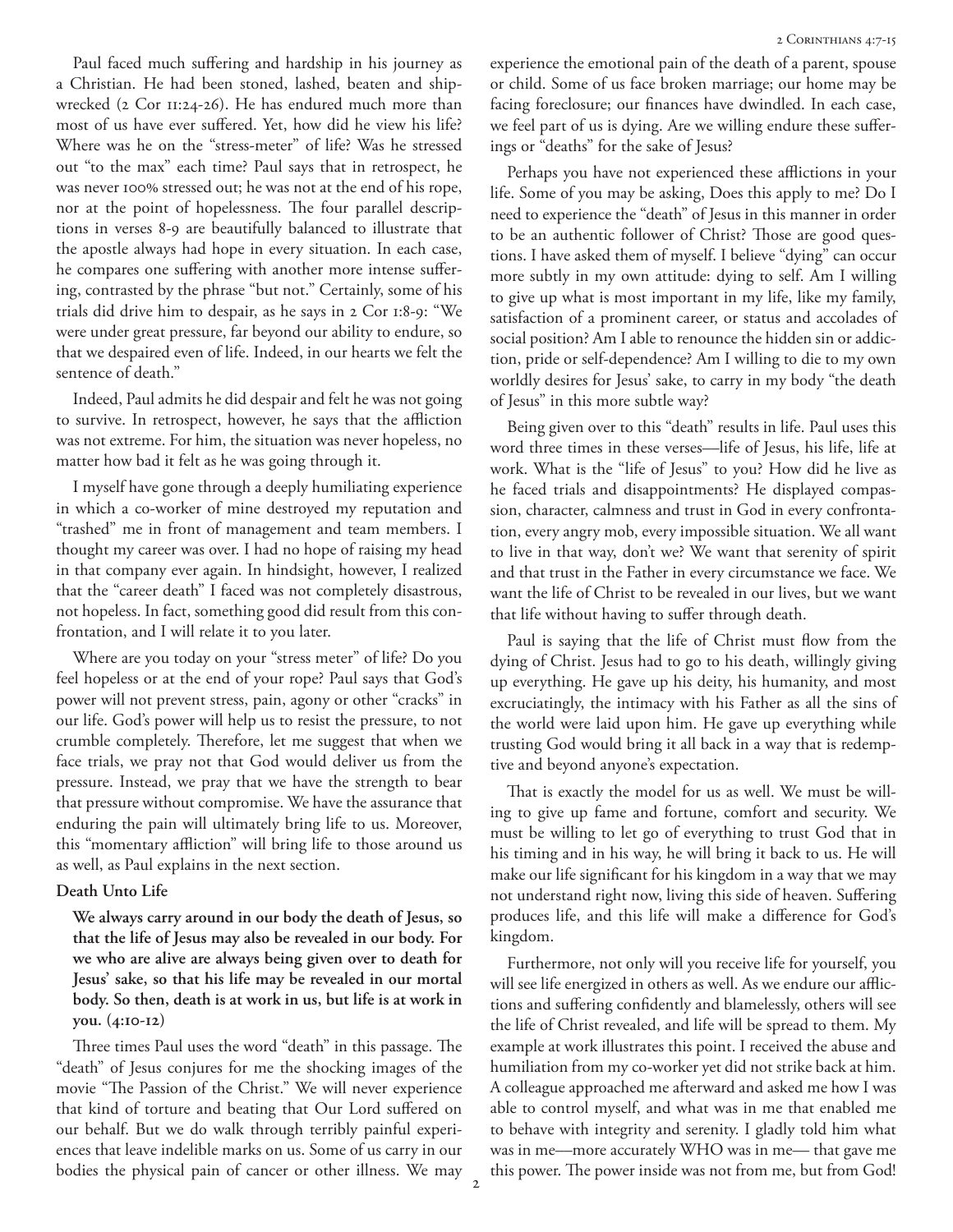The New Covenant: Power Perfected In Weakness

This led to a discussion of spiritual matters that ended up in his joining a Bible Study with me.

The lessons Paul has for us in these three verses are:

1. Endure the pressures, pains and sufferings, drawing on God's surpassing power to display integrity and character.

2. Others may see, wonder and believe.

Paul summarizes this lesson in 2 Timothy 2:10: "Therefore I endure everything for the sake of the elect, that they too may obtain the salvation that is in Christ Jesus, with eternal glory."

## **The Power Exercised Through Speaking**

How do we exercise the power of God so that we bring life to others? The answer, Paul tells us in vv 13-15, is by speaking.

**It is written: "I believed; therefore I have spoken." With that same spirit of faith we also believe and therefore speak, because we know that the one who raised the Lord Jesus from the dead will also raise us with Jesus and present us with you in his presence. All this is for your benefit, so that the grace that is reaching more and more people may cause thanksgiving to overflow to the glory of God. (4:13-15).**

Paul quotes Ps 116:10, "I believed; therefore I said." The psalmist was suffering a terrible ordeal in which he feared for his life. Even though he could not see deliverance, he is confident that God will save him. Therefore the psalmist speaks out confidently "I will fulfill my vows to the LORD in the presence of all his people" (116:14). Paul invites us to have that same spirit, to speak and give testimony. As a result of our witness, grace reaches more and more people; salvation spreads to others around us. Finally, as people see life resurrected from a lifeless community, they will give thanksgiving and glory to God!

Are you willing to speak honestly and share transparently? Our society does not encourage us to talk about divorce, infertility, adoption, illness, death and addiction. But here in the family of God, we are moved and blessed by your testimony of humility and God's moving in your life. So I encourage you to share in Body Life at church, in small groups, or in another community in which God has placed you. This afternoon, a baptism is scheduled. I look forward to hearing how God met each person being baptized. Come and be blessed by the testimonies! And tonight, at the King City Memory Night, you'll hear how God changed the lives of kids and parents in King City, how he impacted our high schoolers and staff. They will speak, grace will be spread to you and me, and we'll give thanksgiving and glory to God! So come back later today and experience what happens when we believe and we speak.

## **Power of the Resurrection**

What do we believe in? Verse 14 proclaims that we believe in the power that raised the Lord Jesus from the dead. This is Resurrection Power! This is the treasure that is stored within the jars of clay that is our lives; this is God's transcendent power that can bring life from the lifeless, victory from apparent defeat. Ray Stedman describes this power in his book *Body Life:*

We must understand that resurrection power is like no other power on earth. It is unique, and has no possible rival. For one thing, it is the kind of power that operates in the midst of death. It works when everything around it is dull, dead and barren. It works best in the midst of a cemetery, for that is where it was first demonstrated. When Jesus Christ was resurrected he came out from among the dead. Therefore, if you learn to live by resurrection power you can be alive and vital when everything and everyone around you is dead and lifeless.<sup>1</sup>

## **Your Response**

If you are not yet a follower of Christ, do you desire this life of Jesus? Do you want this resurrected life in you, to bring vitality into a dull and barren world? The good news is that Jesus can give you this power and life to be lived fully right now and for eternity. All it takes is for you to accept him as Lord and Savior personally.

Are you a believer but feel that life is desperate, broken and hopeless? This lesson is for you as well. Life as a follower of Christ will have trials, suffering and pain, and we as vessels will crack and break. Yet we know that God's strength and resurrection power is displayed in our weakness as we reflect the character of Christ in the midst our trials. Let us be transparent and share our brokenness. We will receive life and bring life to others.

## **Sharing**

I want to share how one brother's suffering and sharing has brought life to many in the Men of Tuesday lunch Bible study. This brother's life is an incredible testimony to the resurrection power of God in the midst of brokenness. Neil comes from a Jewish family––traditional, but more cultural than orthodox religious. He is a smart man, having earned a degree from Carnegie Mellon and a law degree from Loyola Marymount. After his law degree, Neil accepted Jesus into his life and vowed to use his gifts for God's kingdom. He willingly gave up a lucrative career in law and worked for Christian missions organizations, becoming at one point an editor for US Center for World Mission. Some years ago, Neil moved up to the Bay Area. While he lived in San Francisco, he began to attend a Bible Study in a rough neighborhood in Oakland.

One day in June, 2004, Neil took the bus to Oakland and walked to his Bible Study. On the way there he was brutally assaulted, mugged and left for dead on the sidewalk. He was beaten so badly that he remained in a coma for over a week. Doctors gave up hope on him and doubted he would survive. But as Neil tells it, Jesus did not let him die. God resurrected him after nine days of coma. Neil was alive, but the beating severely traumatized his brain. He lost the ability to read, to speak, or even to think clearly. Neil literally carried in his body the scars, the dying of Christ, each and every day. But by God's